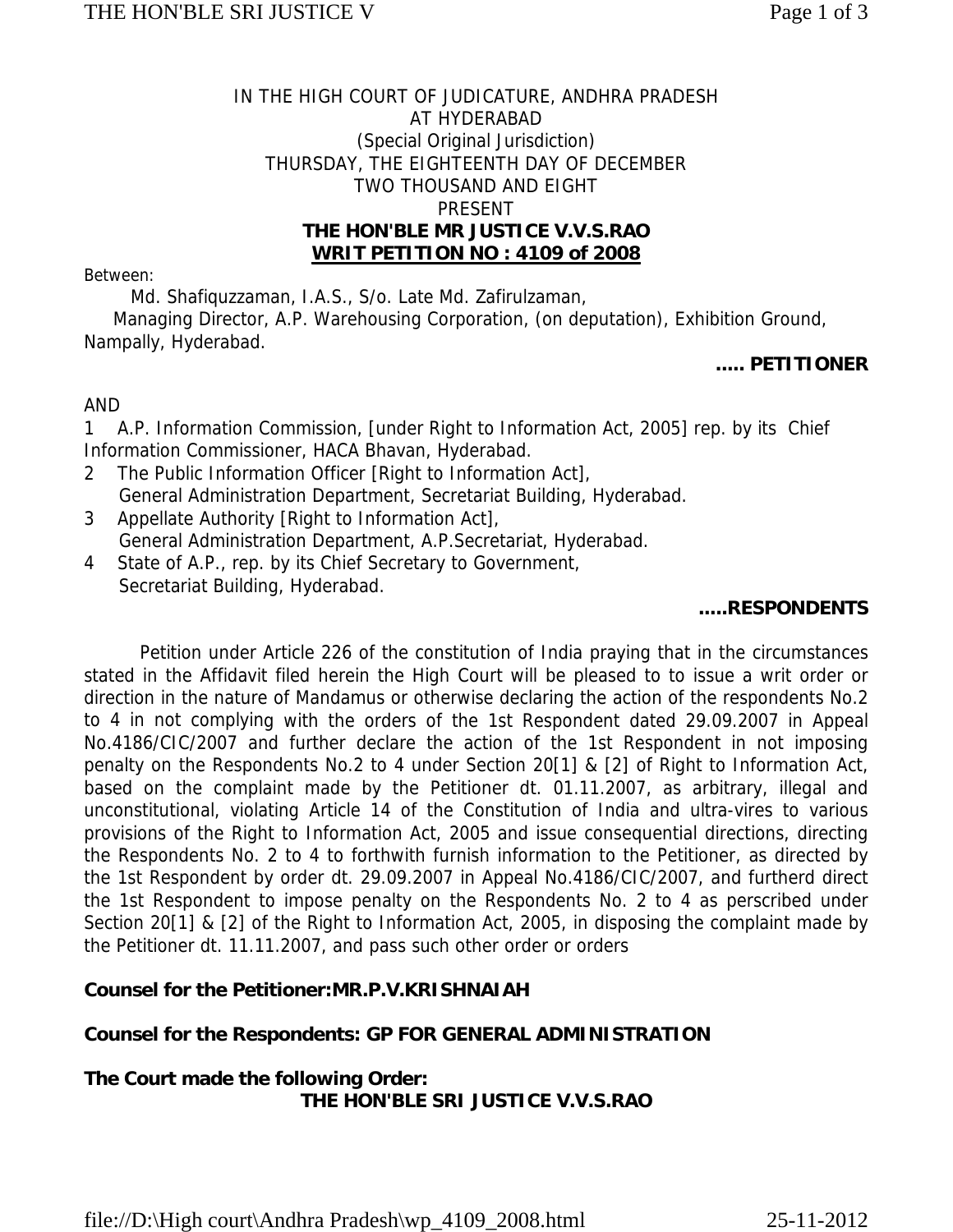# THE HON'BLE SRI JUSTICE V Page 2 of 3

#### **WRIT PETITION No.4109 of 2008**

#### **ORDER:**

Petitioner filed instant writ petition seeking direction to respondent Nos.2 to 4 to furnish information to him as directed by first respondent by order dated 29.09.2007. This Court passed interim order on 11.03.2008 directing Government to furnish information as sought by petitioner and as directed by first respondent. Today when case is called learned Assistant Government Pleader has placed before this Court letter dated 24.03.2008 whereby and whereunder petitioner was furnished information requested by him. A copy of said letter along with list of IAS officers against whom further action dropped from 2004 as produced is made part of the record. In view of the same, nothing survives in the writ petition.

Therefore, the writ petition is disposed of. No costs.

(**V.V.S.RAO, J**)

 $\overline{\phantom{a}}$  , and the contract of the contract of the contract of the contract of the contract of the contract of the contract of the contract of the contract of the contract of the contract of the contract of the contrac

18<sup>th</sup> December, 2008 GHN